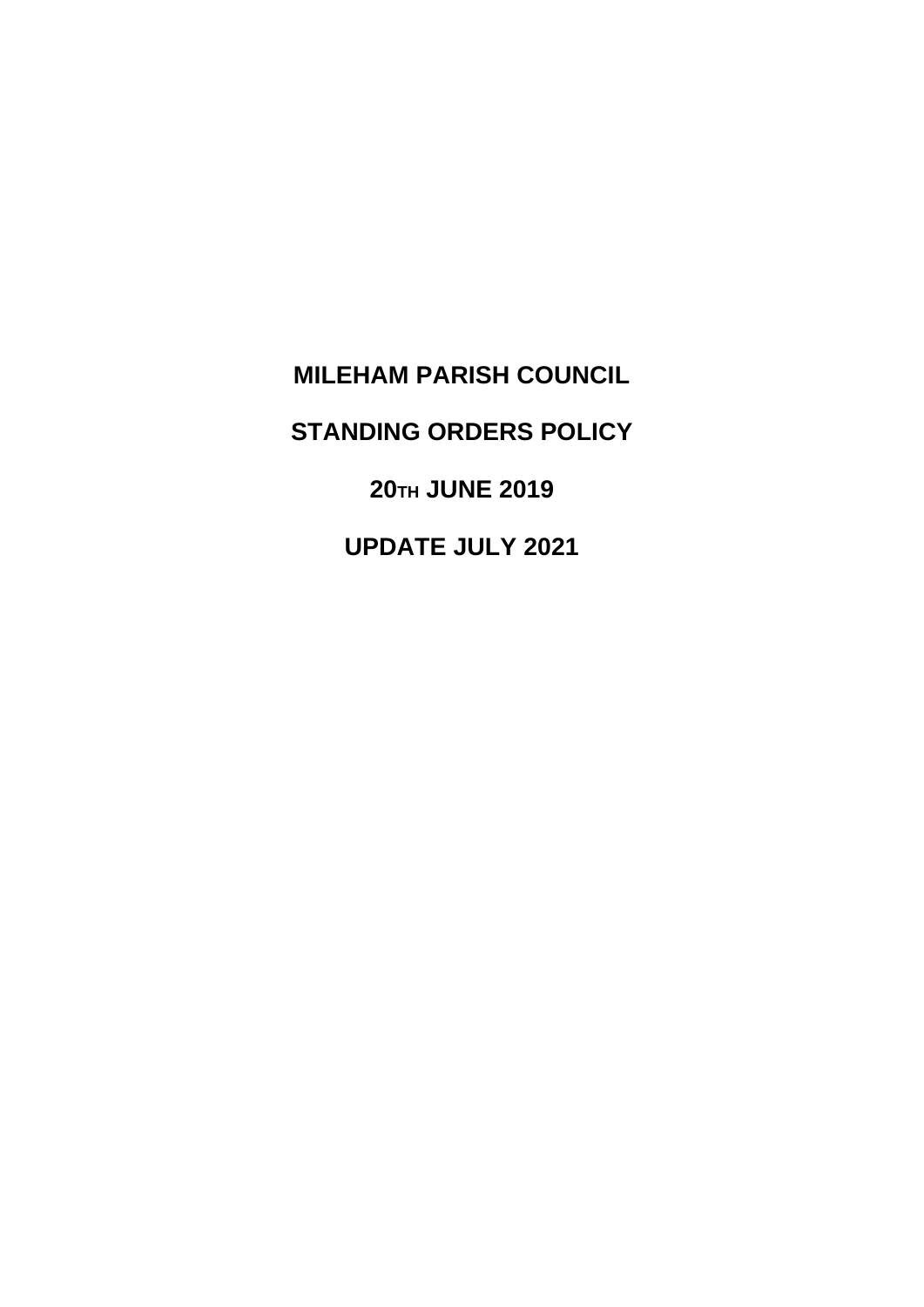### **1. RULES OF DEBATE AT MEETINGS**

- a. Motions on the agenda shall be considered in the order that they appear unless the order is changed at the discretion of the chairman of the meeting.
- b. To ensure clarity only one motion may be moved at any one time.
- c. A motion (including an amendment) must have a proposer and a seconder.
- d. An amendment is a proposal to remove or add words to a motion. It shall not negate the motion.
- e. A point of order shall be decided by the chairman of the meeting and his decision shall be final.
- f. Discussion shall always be addressed to the Chairman, who controls debate.

### **2. DISORDERLY CONDUCT AT MEETINGS**

a. No person shall obstruct the transaction of business at a meeting or behave offensively or improperly. If this standing order is ignored, the chairman of the meeting shall request such person(s) to moderate or improve their conduct and failing this be excluded from the meeting.

#### **3. MEETINGS GENERALLY**

- **a. Meetings shall not take place in premises which at the time of the meeting are used for the supply of alcohol, unless no other premises are available free of charge or at a reasonable cost.**
- **b. The minimum three clear days for notice of a meeting does not include the day on which notice was issued, the day of the meeting, a Sunday, a day of the Christmas break, a day of the Easter break or of a bank holiday or a day appointed for public thanksgiving or mourning.**
- **c. The minimum three clear days' public notice for a meeting does not include the day on which the notice was issued or the day of the meeting unless the meeting is convened at shorter notice.**
- **d. Meetings shall be open to the public unless their presence is prejudicial to the public interest by reason of the confidential nature of the business to be transacted or for other special reasons. The public's exclusion from part or all of a meeting shall be by a resolution which shall give reasons for the public's exclusion.**
- e. Public participation will be included in the middle of the agenda for a maximum of 15 minutes.
- f. A question posed by a member of the public need not be answered or start a debate. The chairman may direct when a written or oral reply will be given.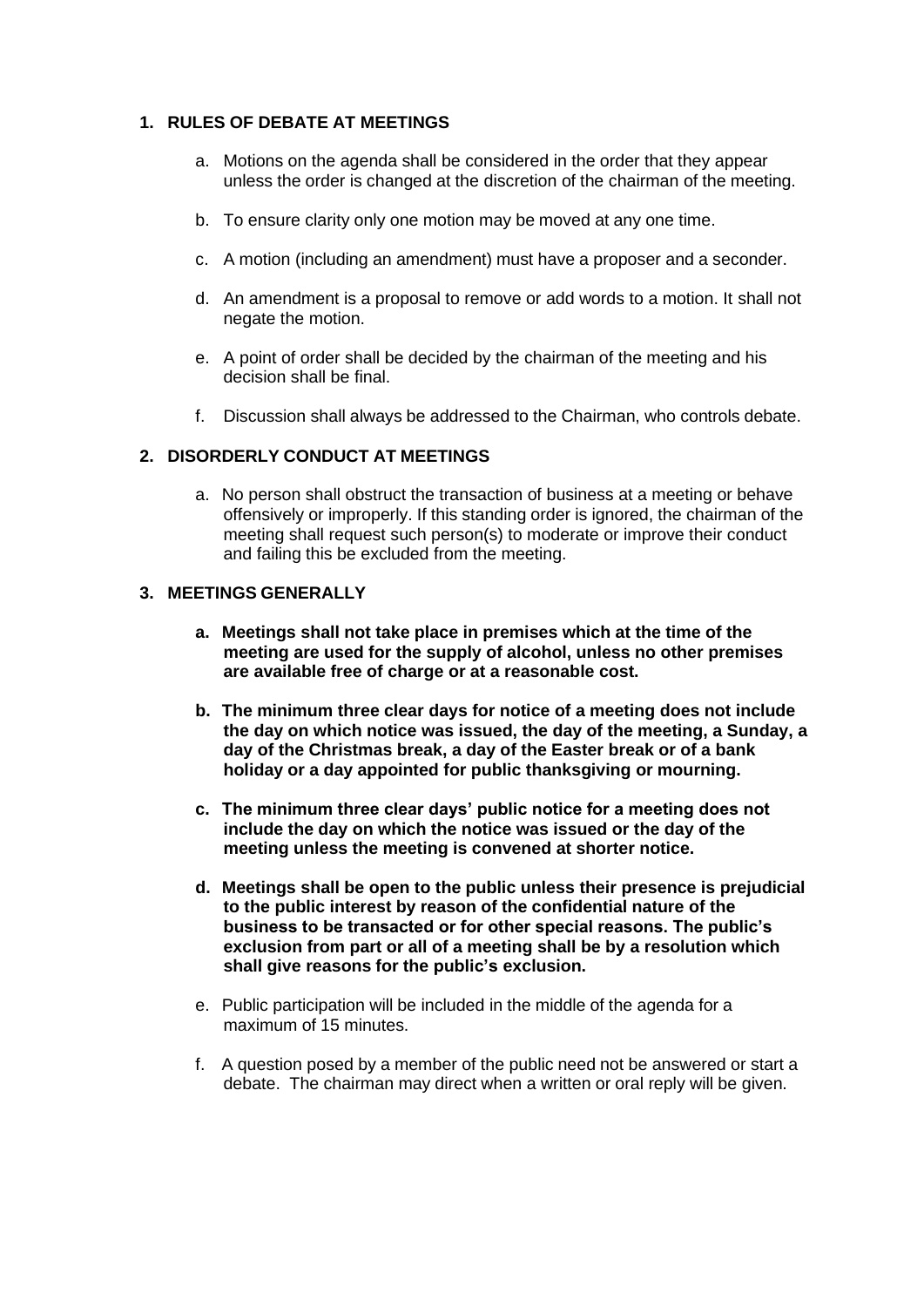- **g. Subject to standing order 3(m), a person who attends a meeting is permitted to report on the meeting whilst the meeting is open to the public. To "report" means to film, photograph, make an audio recording of meeting proceedings, use any other means for enabling persons not present to see or hear the meeting as it takes place or later or to report or to provide oral or written commentary about the meeting so that the report or commentary is available as the meeting takes place or later to persons not present.**
- **h. A person present at a meeting may not provide an oral report or oral commentary about a meeting as it takes place without permission.**
- **i. The press shall be provided with reasonable facilities for the taking of their report of all or part of a meeting at which they are entitled to be present.**
- **j. Subject to standing orders which indicate otherwise, anything authorised or required to be done by, to or before the Chairman of the Council may in his absence be done by, to or before the Vice-Chairman of the Council (if there is one).**
- **k. The Chairman of the Council, if present, shall preside at a meeting. If the Chairman is absent from a meeting, the Vice-Chairman of the Council (if there is one) if present, shall preside. If both the Chairman and the Vice-Chairman are absent from a meeting, a councillor as chosen by the councillors present at the meeting shall preside at the meeting.**
- **l. Subject to a meeting being quorate, all questions at a meeting shall be decided by a majority of the councillors and non-councillors with voting rights present and voting.**
- **m. The chairman of a meeting may give an original vote on any matter put to the vote, and in the case of an equality of votes may exercise his casting vote whether or not he gave an original vote.** *See standing orders 5(h) and (i) for the different rules that apply in the election of the Chairman of the Council at the annual meeting of the Council.*
- n. **Unless standing orders provide otherwise, voting on a question shall be by a show of hands. At the request of a councillor, the voting on any question shall be recorded so as to show whether each councillor present and voting gave his vote for or against that question.** Such a request shall be made before voting.
- o. The minutes of a meeting shall include an accurate record of the following:
	- i. the time and place of the meeting;
	- ii. the names of councillors who are present and the names of councillors who are absent;
	- iii. interests that have been declared by councillors and non-councillors with voting rights;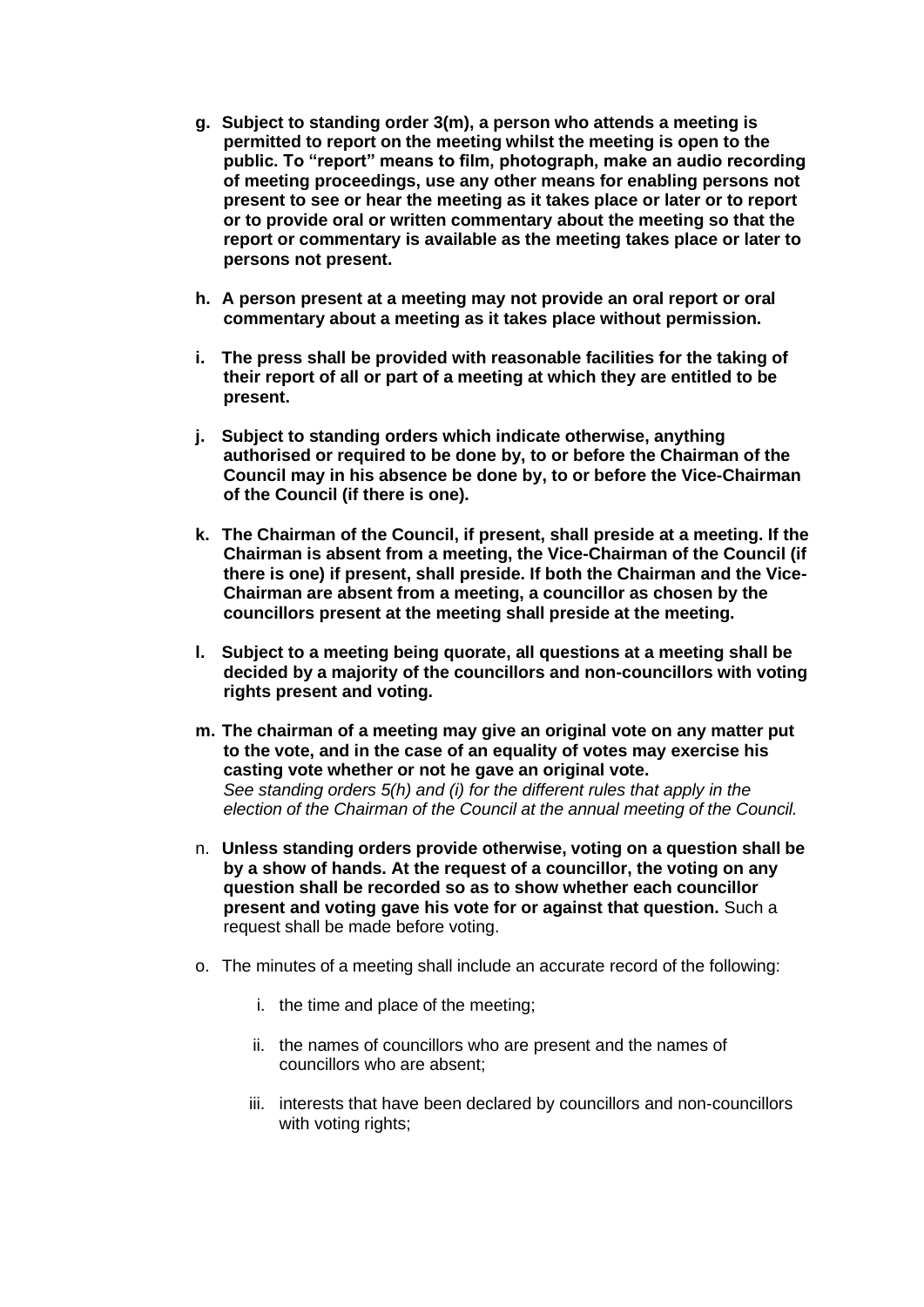- iv. the grant of dispensations (if any) to councillors and non-councillors with voting rights;
- v. whether a councillor or non-councillor with voting rights left the meeting when matters that they held interests in were being considered;
- vi. if there was a public participation session; and
- vii. the resolutions made.
- **p. A councillor or a non-councillor with voting rights who has a disclosable pecuniary interest or another interest as set out in the Council's code of conduct in a matter being considered at a meeting is subject to statutory limitations or restrictions under the code on his right to participate and vote on that matter.**
- q. **If a meeting is or becomes inquorate no business shall be transacted** and the meeting shall be closed. The business on the agenda for the meeting shall be adjourned to another meeting.
- r. A meeting shall not exceed a period of 3 hours.

#### **4. COMMITTEES AND ADVISORY GROUPS**

- **a. The council may appoint a committee whose terms of reference and members shall be determined by the council. A committee will meet in public and have an agenda and minutes. Financial matters are excluded from committees.**
- **b. The council may appoint an advisory group who need not meet in public.**

### **5. ORDINARY COUNCIL MEETINGS**

- **a. In an election year, the annual meeting of the Council shall be held on or within 14 days following the day on which the councillors elected take office.**
- **b. In a year which is not an election year, the annual meeting of the Council shall be held on such day in May as the Council decides.**
- **c. If no other time is fixed, the annual meeting of the Council shall take place at 6pm.**
- **d. In addition to the annual meeting of the Council, at least three other ordinary meetings shall be held in each year on such dates and times as the Council decides.**
- **e. The first business conducted at the annual meeting of the Council shall be the election of the Chairman and Vice-Chairman (if there is one) of the Council.**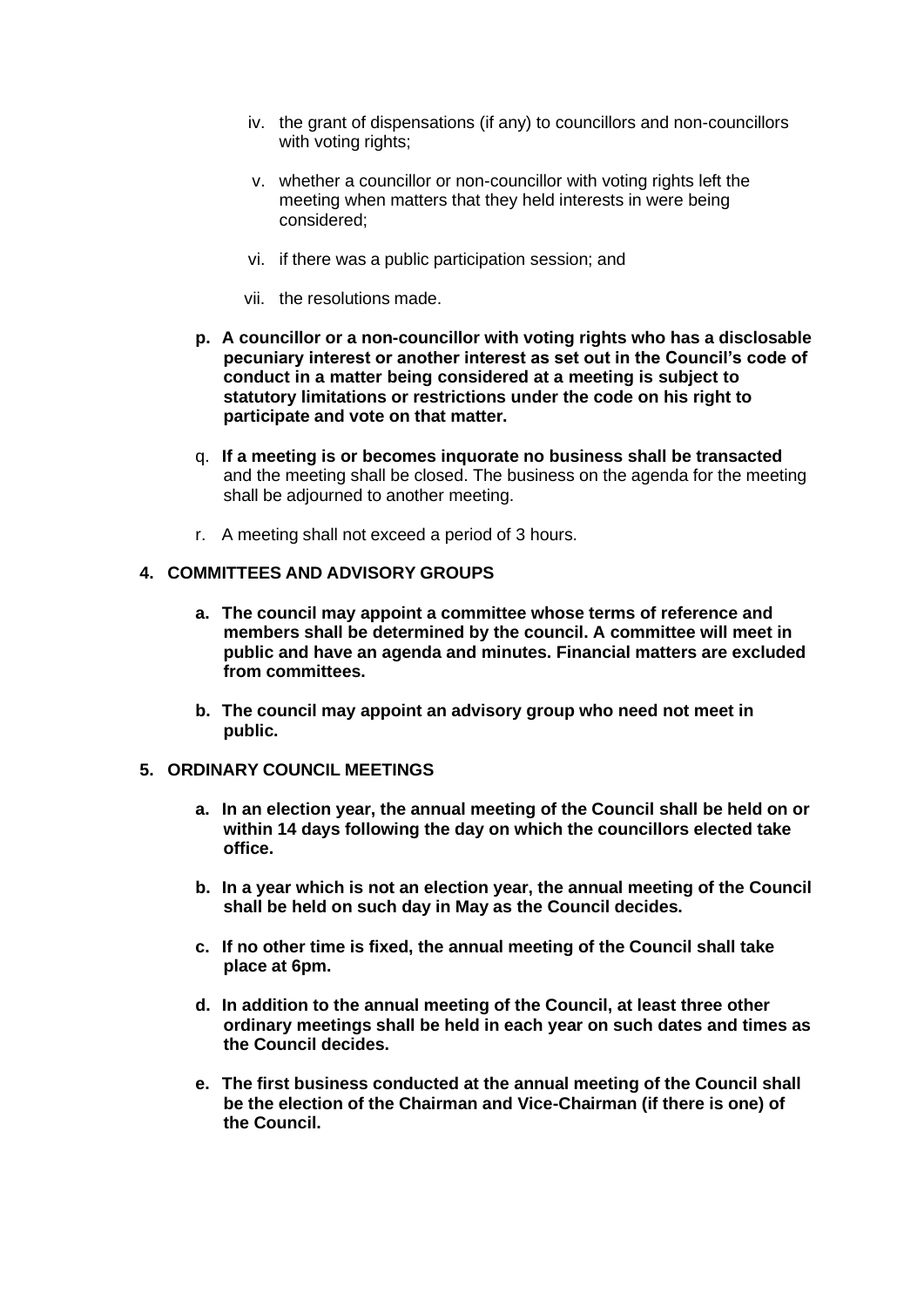- **f. The Chairman of the Council, unless he has resigned or becomes disqualified, shall continue in office and preside at the annual meeting until his successor is elected at the next annual meeting of the Council.**
- **g. The Vice-Chairman of the Council, if there is one, unless he resigns or becomes disqualified, shall hold office until immediately after the election of the Chairman of the Council at the next annual meeting of the Council.**
- **h. In an election year, if the current Chairman of the Council has not been re-elected as a member of the Council, he shall preside at the annual meeting until a successor Chairman of the Council has been elected. The current Chairman of the Council shall not have an original vote in respect of the election of the new Chairman of the Council but shall give a casting vote in the case of an equality of votes.**
- **i. In an election year, if the current Chairman of the Council has been reelected as a member of the Council, he shall preside at the annual meeting until a new Chairman of the Council has been elected. He may exercise an original vote in respect of the election of the new Chairman of the Council and shall give a casting vote in the case of an equality of votes.**
- j. Following the election of the Chairman of the Council and Vice-Chairman (if there is one) of the Council at the annual meeting, the business shall include:
	- **i. In an election year, delivery by the Chairman of the Council and councillors of their acceptance of office forms unless the Council resolves for this to be done at a later date. In a year which is not an election year, delivery by the Chairman of the Council of his acceptance of office form unless the Council resolves for this to be done at a later date;**
	- ii. Confirmation of the accuracy of the minutes of the last meeting of the Council;
	- iii. In an ordinary election year, to make arrangements with a view to the Council becoming eligible to exercise the general power of competence in the future;

### **6. EXTRAORDINARY MEETINGS OF THE COUNCIL, COMMITTEES AND SUB-COMMITTEES**

- **a. The Chairman of the Council may convene an extraordinary meeting of the Council at any time.**
- **b. If the Chairman of the Council does not call an extraordinary meeting of the Council within seven days of having been requested in writing to do so by two councillors, any two councillors may convene an extraordinary meeting of the Council. The public notice giving the time, place and agenda for such a meeting shall be signed by the two councillors.**
- **7. PREVIOUS RESOLUTION**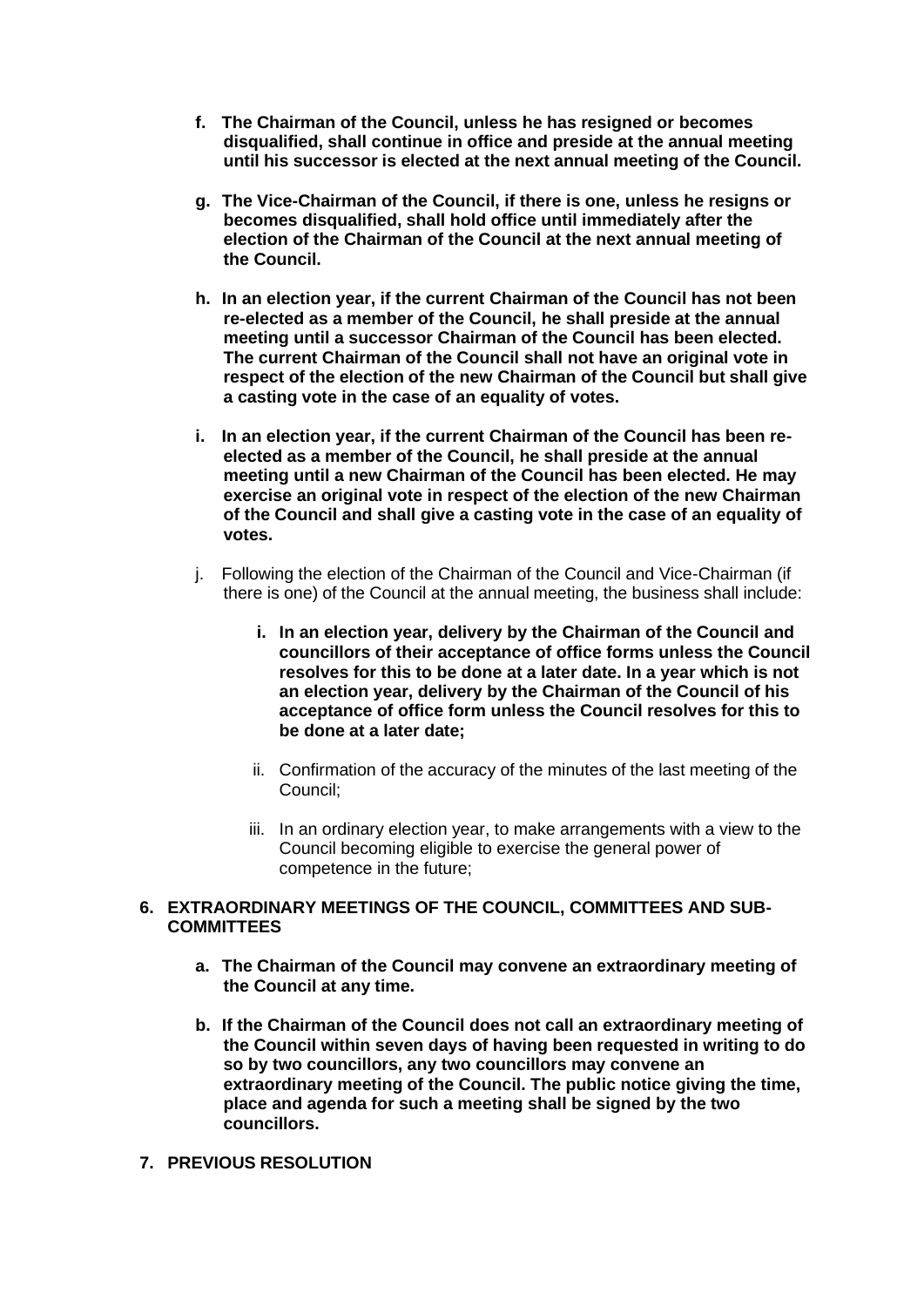a. A resolution shall not be reversed within six months except either by a special motion, which requires written notice by at least 3 councillors to be given to the Proper Officer.

## **8. VOTING ON APPOINTMENTS – Co-option**

a. Where more than two persons have been nominated and none of those persons has received an absolute majority of votes in their favour, the name of the person having the least number of votes shall be struck off the list and a fresh vote taken. A tie in votes may be settled by the casting vote exercisable by the chairman of the meeting.

### **9. MOTIONS FOR A MEETING THAT REQUIRE WRITTEN NOTICE TO BE GIVEN TO THE PROPER OFFICER**

- a. A motion shall relate to the responsibilities of the meeting for which it is tabled and in any event shall relate to the performance of the Council's statutory functions, powers and obligations or an issue which specifically affects the Council's area or its residents.
- b. No motion may be moved at a meeting unless it is on the agenda and the mover has given written notice of its wording to the Proper Officer at least 10 clear days before the meeting.
- c. The Proper Officer and the Chairman will decide on whether or not to include any motion on the agenda. An explanation on its exclusion shall be given by the Proper Officer.

### **10. MOTIONS AT A MEETING THAT DO NOT REQUIRE WRITTEN NOTICE**

The following motions may be moved at a meeting without written notice to the Proper Officer:

- i. to correct an inaccuracy in the draft minutes of a meeting;
- ii. to move to a vote;
- iii. to defer consideration of a motion;
- iv. to refer a motion to a particular committee or sub-committee;
- v. to appoint a person to preside at a meeting;
- vi. to change the order of business on the agenda;
- vii. to proceed to the next business on the agenda;
- viii. to require a written report;
- ix. to appoint a committee or sub-committee and their members;
- x. to extend the time limits for speaking;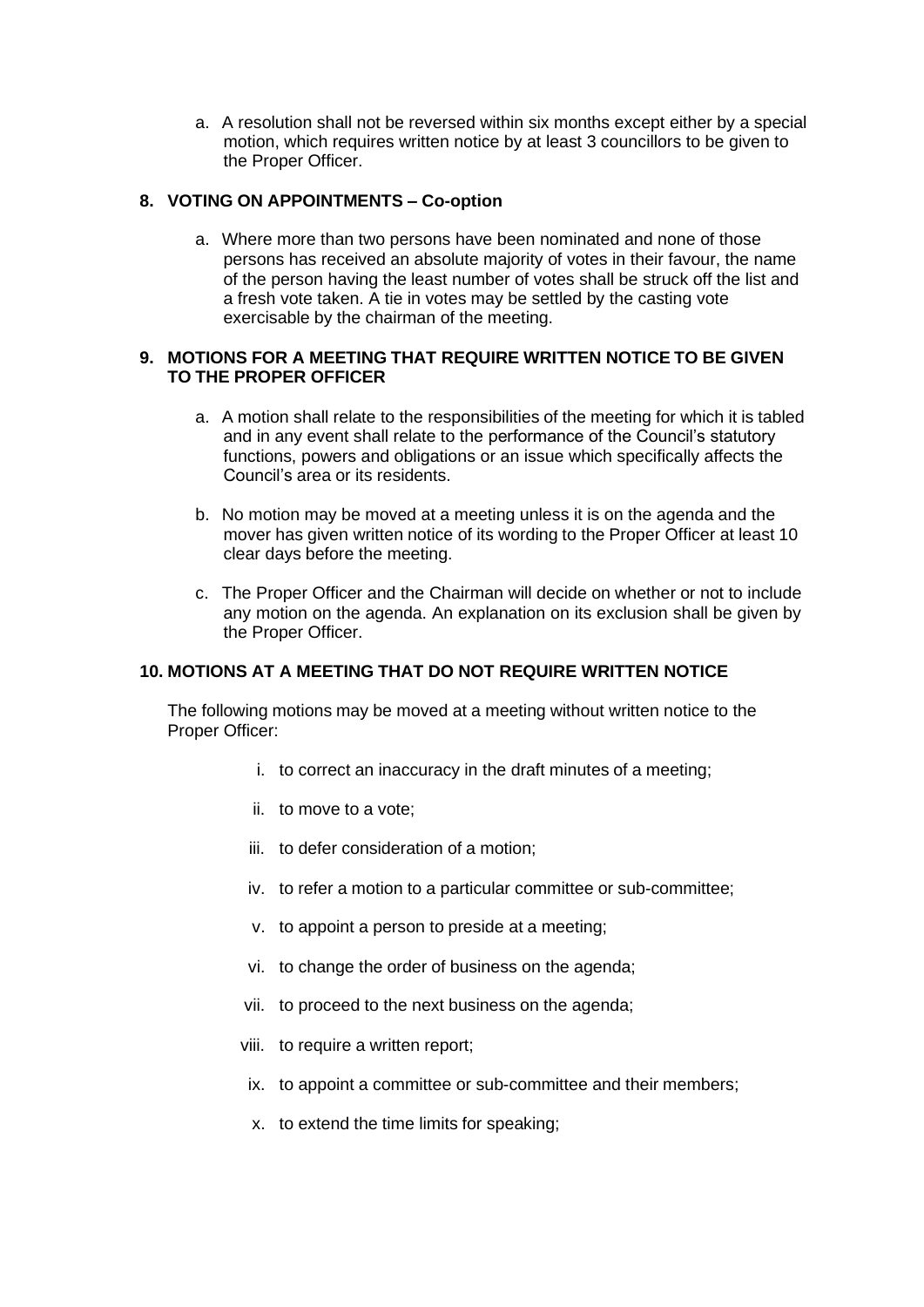- xi. to exclude the press and public from a meeting in respect of confidential or other information which is prejudicial to the public interest;
- xii. to not hear further from a councillor or a member of the public;
- xiii. to exclude a councillor or member of the public for disorderly conduct;
- xiv. to temporarily suspend the meeting;
- xv. to suspend a particular standing order (unless it reflects mandatory statutory or legal requirements);
- xvi. to adjourn the meeting; or
- xvii. to close the meeting.

### **11. MANAGEMENT OF INFORMATION**

- **a. The Council shall have in place and keep under review, technical and organisational measures to keep secure information (including personal data) which it holds in paper and electronic form. Such arrangements shall include deciding who has access to personal data and encryption of personal data.**
- **b. The Council shall have in place, and keep under review, policies for the retention and safe destruction of all information (including personal data) which it holds in paper and electronic form. The Council's retention policy shall confirm the period for which information (including personal data) shall be retained or if this is not possible the criteria used to determine that period (e.g. the Limitation Act 1980).**
- **c. The agenda, papers that support the agenda and the minutes of a meeting shall not disclose or otherwise undermine confidential information or personal data without legal justification.**
- **d. Councillors, staff, the Council's contractors and agents shall not disclose confidential information or personal data without legal justification.**

#### **12. DRAFT MINUTES**

- a. If the draft minutes of a preceding meeting have been served on councillors with the agenda to attend the meeting at which they are due to be approved for accuracy, they shall be taken as read.
- b. There shall be no discussion about the draft minutes of a preceding meeting except in relation to their accuracy.
- c. The accuracy of draft minutes, including any amendment(s) made to them, shall be confirmed by resolution and shall be signed by the chairman of the meeting and stand as an accurate record of the meeting to which the minutes relate.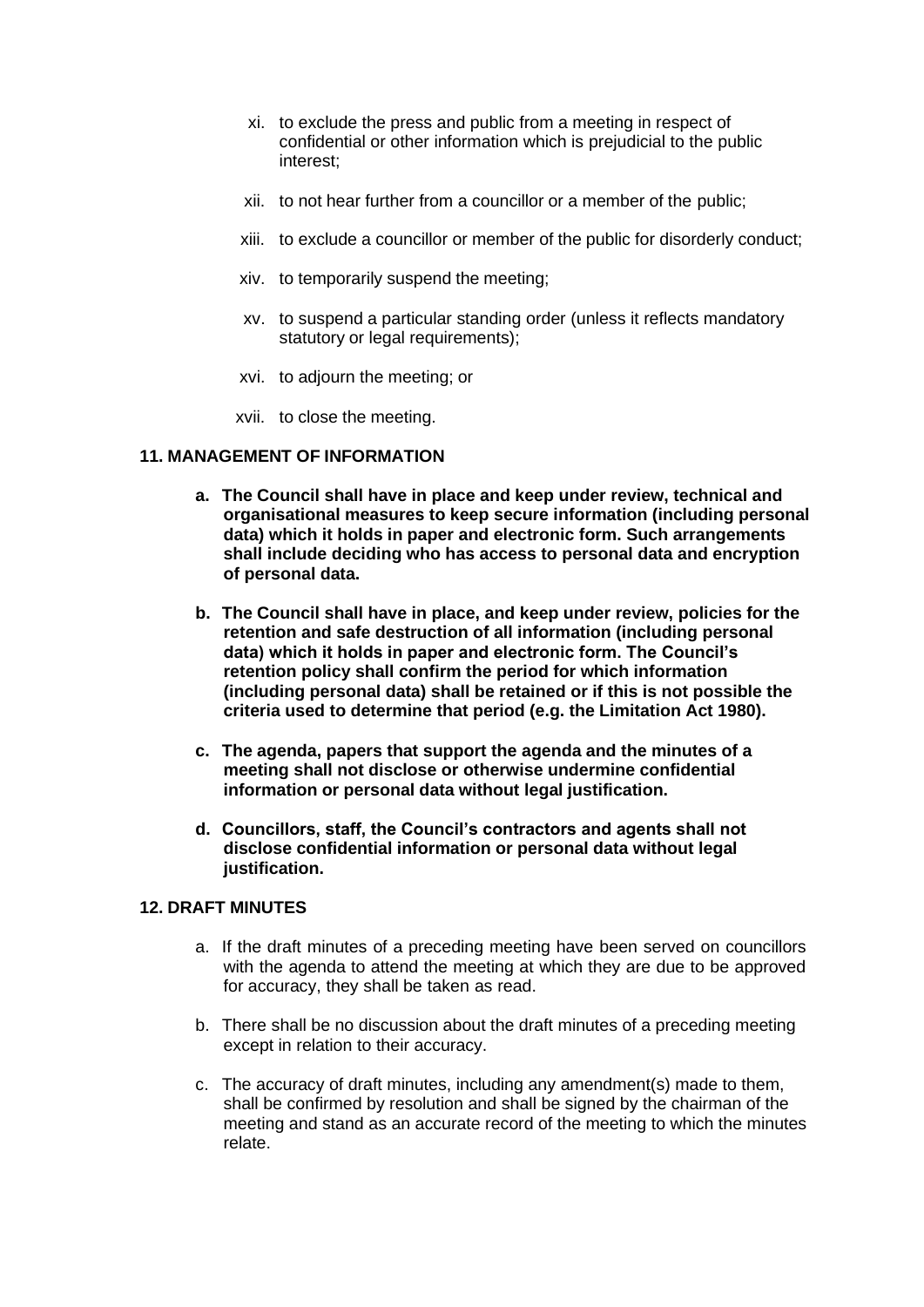- d. If the chairman of the meeting does not consider the minutes to be an accurate record of the meeting to which they relate, he shall sign the minutes and include a paragraph to this effect.
- **e. If the Council's gross annual income or expenditure (whichever is higher) does not exceed £25,000, it shall publish draft minutes on a website which is publicly accessible and free of charge not later than one month after the meeting has taken place.**
- f. Any notes or recordings taken at a meeting shall be destroyed once the minutes have been confirmed.

## **13. CODE OF CONDUCT AND DISPENSATIONS**

- a. All councillors shall observe the code of conduct adopted by the Council. Details regarding this are contained in the Council's Code of Conduct Policy document.
- b. **Dispensation requests shall be in writing and submitted to the Proper Officer** as soon as possible before the meeting, or failing that, at the start of the meeting for which the dispensation is required.
- **c. A dispensation may be granted in accordance with standing order 13(e) if having regard to all relevant circumstances any of the following apply:**
	- **i. without the dispensation the number of persons prohibited from participating in the particular business would be so great a proportion of the meeting transacting the business as to impede the transaction of the business;**
	- **ii. granting the dispensation is in the interests of persons living in the Council's area; or**
	- **iii. it is otherwise appropriate to grant a dispensation.**

# **14. CODE OF CONDUCT COMPLAINTS**

a. Upon notification by the District or Unitary Council that it is dealing with a complaint that a councillor or non-councillor with voting rights has breached the Council's code of conduct, the Proper Officer shall advise the Council and forward the complaint to the Monitoring Officer.

### **15. PROPER OFFICER**

- a. The roles, responsibilities and duties of the Proper Officer are contained in a job description.
- **b. They include the issuing of summonses and advertising of the agenda within the time frame detailed in law.**
- c. Delegation to the Proper Officer (LG Act 1972 s101). The Proper Officer has the authority of Council to spend up to £500 in the event of an emergency. The Chairman or vice-Chairman (if the Chairman is absent) must be notified.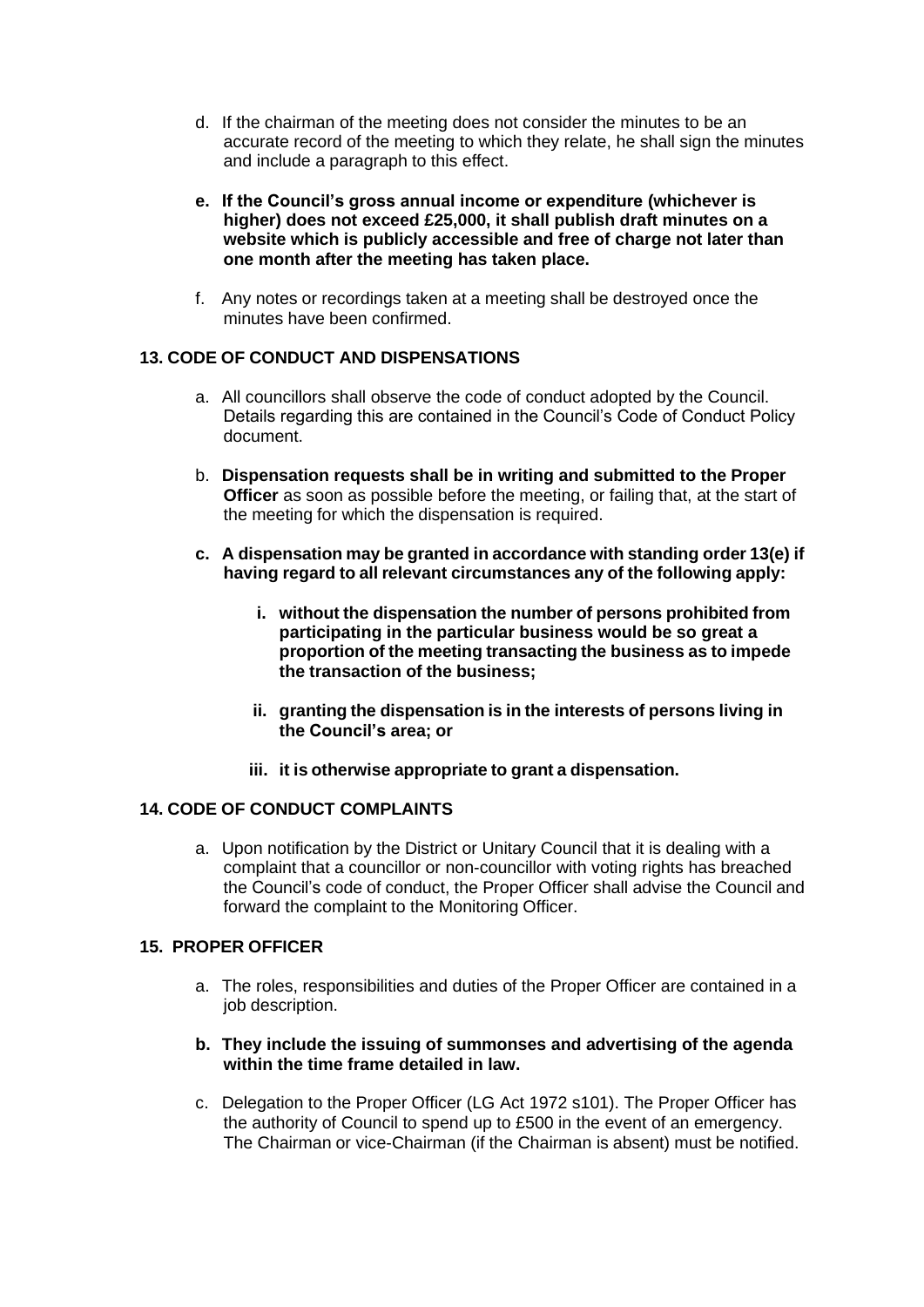#### **16. RESPONSIBLE FINANCIAL OFFICER (RFO)**

a. The Council must appoint **an RFO**.

#### **17. ACCOUNTS AND ACCOUNTING STATEMENTS**

a. The RFO will conduct all financial matters according to "proper practices" the detail of which is contained in the job description. These duties are detailed in the Accounts & Audit Regulations 2015 and in "Governance & Accountability for Local Councils".

### **18. FINANCIAL CONTROLS AND PROCUREMENT**

- a. The Council shall consider and approve financial regulations drawn up by the Responsible Financial Officer according to proper practices, and reviewed at least every third year.
- b. whether contracts with an estimated value below **£25,000** due to special circumstances are exempt from a tendering process or procurement exercise.
- **c. A public contract regulated by the Public Contracts Regulations 2015 with an estimated value in excess of £25,000 but less than the relevant thresholds in standing order 18(f) is subject to Regulations 109-114 of the Public Contracts Regulations 2015 which include a requirement on the Council to advertise the contract opportunity on the Contracts Finder website regardless of what other means it uses to advertise the opportunity.**
- d. Subject to additional requirements in the financial regulations of the Council, the tender process for contracts for the supply of goods, materials, services or the execution of works shall include, as a minimum, the following steps:
- e. a specification for the goods, materials, services or the execution of works shall be drawn up;
- f. an invitation to tender shall be drawn up to confirm (i) the Council's specification (ii) the time, date and address for the submission of tenders (iii) the date of the Council's written response to the tender and (iv) the prohibition on prospective contractors contacting councillors or staff to encourage or support their tender outside the prescribed process;
- g. the invitation to tender shall be advertised in a local newspaper and in any other manner that is appropriate;
- h. tenders are to be submitted in writing in a sealed marked envelope addressed to the Proper Officer;
- i. tenders shall be opened by the Proper Officer in the presence of at least one councillor after the deadline for submission of tenders has passed;
- j. tenders are to be reported to and considered by the appropriate meeting of the Council or a committee or sub-committee with delegated responsibility.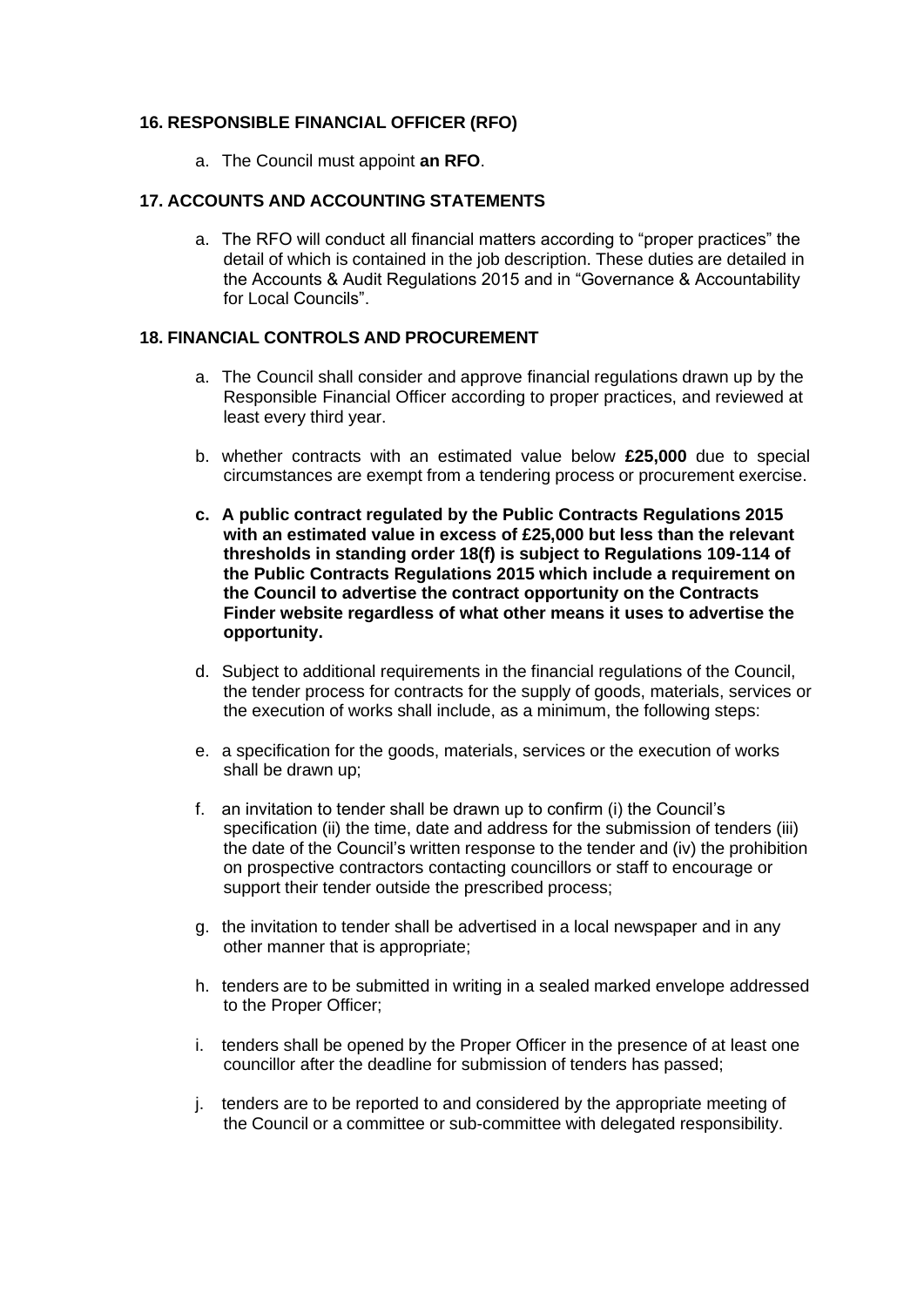- k. Neither the Council, nor a committee or a sub-committee with delegated responsibility for considering tenders, is bound to accept the lowest value tender.
- **l. A public contract regulated by the Public Contracts Regulations 2015 with an estimated value in excess of £181,302 for a public service or supply contract or in excess of £4,551,413 for a public works contract (or other thresholds determined by the European Commission every two years and published in the Official Journal of the European Union (OJEU)) shall comply with the relevant procurement procedures and other requirements in the Public Contracts Regulations 2015 which include advertising the contract opportunity on the Contracts Finder website and in OJEU.**
- **m. A public contract in connection with the supply of gas, heat, electricity, drinking water, transport services, or postal services to the public; or the provision of a port or airport; or the exploration for or extraction of gas, oil or solid fuel with an estimated value in excess of £363,424 for a supply, services or design contract; or in excess of £4,551,413 for a works contract; or £820,370 for a social and other specific services contract (or other thresholds determined by the European Commission every two years and published in OJEU) shall comply with the relevant procurement procedures and other requirements in the Utilities Contracts Regulations 2016.**

### **19. HANDLING STAFF MATTERS**

a. A matter personal to a member of staff that if being considered by a meeting of council shall be considered in private.

### **20. RESPONSIBILITIES TO PROVIDE INFORMATION**

- **a. In accordance with freedom of information legislation, the Council shall publish information in accordance with its publication scheme and respond to requests for information held by the Council.**
- **b. The Council shall publish information in accordance with the requirements of the Smaller Authorities (Transparency Requirements) (England) Regulations 2015.**

### **21. RESPONSIBILITIES UNDER DATA PROTECTION LEGISLATION**

- **a. The Council shall have policies and procedures in place to respond to an individual exercising statutory rights concerning his personal data.**
- **b. The Council shall have a written policy in place for responding to and managing a personal data breach.**
- **c. The Council shall keep a record of all personal data breaches comprising the facts relating to the personal data breach, its effects and the remedial action taken.**
- **d. The Council shall ensure that information communicated in its privacy notice(s) is in an easily accessible and available form and kept up to date.**
- **e. The Council shall maintain a written record of its processing activities.**